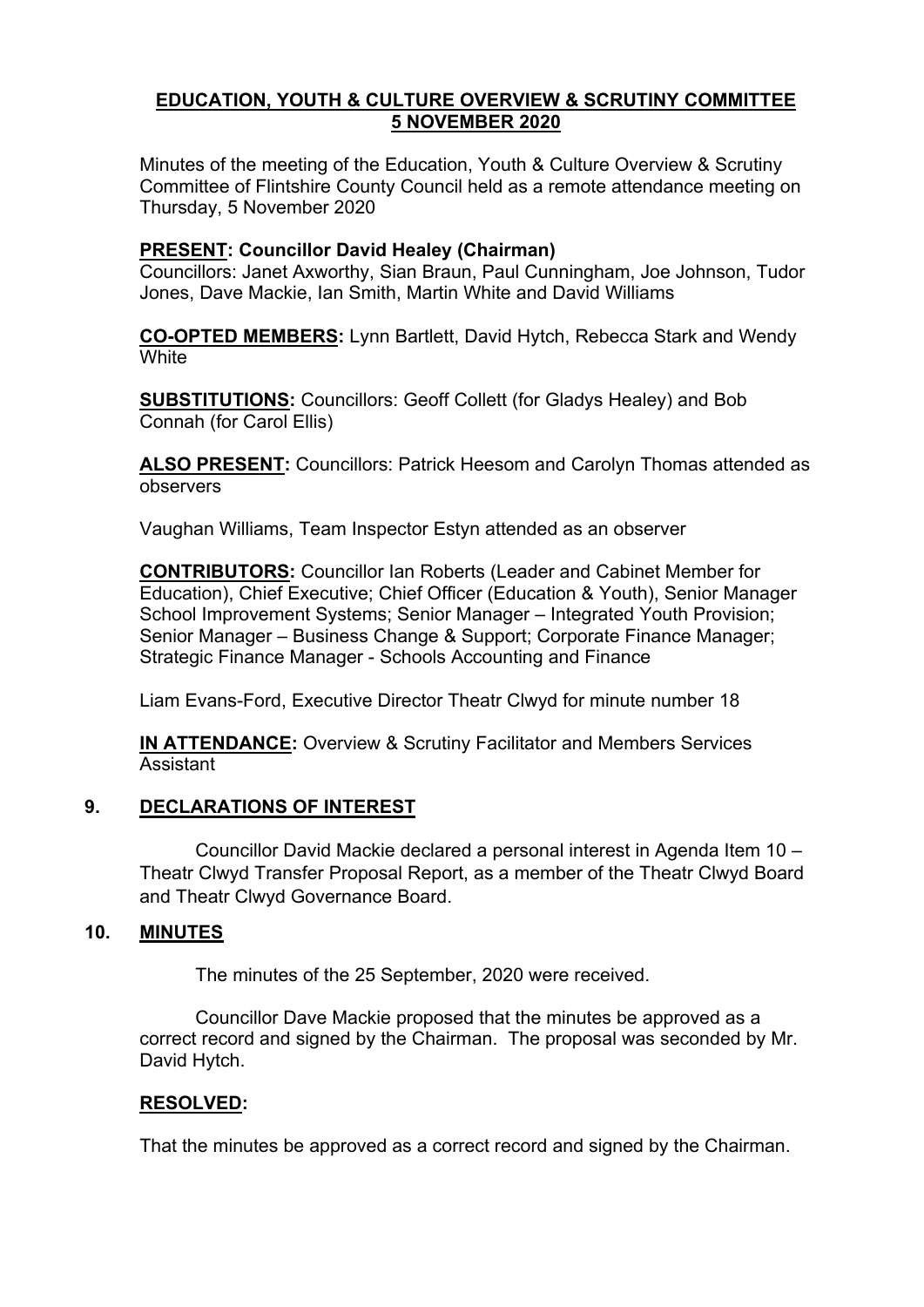## **11. EMERGENCY SITUATION BRIEFING (Verbal)**

The Chief Executive provided a brief update on the emergency situation. He explained that the First Minister had clarified all remaining issues and regulations around coming out of the Firebreak on Monday 9 November and that the Frequently Asked Questions shown on the Welsh Government (WG) website had been updated to reflect this. A public note on the resumption of services had been circulated but if Members had any queries he asked that they contact him directly.

Members will have seen that Deeside Leisure Centre will be opened from Monday 9 November as an operational hospital for low level care and step-down patients who would usually be supported through the special care discharge service. The Chief Executive said that he was pleased to see this building being brought into use.

Members would continue to be updated weekly around incident levels and it was explained that it took between 5-7 days before a solid trend of figures would be seen.

## **RESOLVED:**

That the verbal update be noted.

# **12. FORWARD WORK PROGRAMME AND ACTION TRACKING**

The Facilitator presented the latest Forward Work Programme. In line with the recommendation made at the last meeting, whilst considering the Recovery Strategy, the Forward Work Programme had been populated, as shown at Appendix 1 of the report. On Action Tracking, all actions arising from the previous meeting had been completed.

Councillor Dave Mackie referred to discussions at the Social & Health Care Overview & Scrutiny Committee meeting held on 22 October, 2020 whilst discussing the Children's Transformation Project Update. He commented on the following objective which was highlighted within the report:-

• Bring health and social care staff together to provide intensive assessment and therapeutic support for young people who, don't meet the thresholds for CAMHS, but are displaying significant needs and require support.

He said that a number of questions had been raised at the meeting linking the objective to education and suggested that a further report on this area be submitted to a future meeting of the Committee. The Chief Officer (Education & Youth) suggested that feedback from the Social & Health Care Overview & Scrutiny Committee be provided to her so that she could pick this up at the regular meetings held with Social Services officers. If further engagement was needed with schools, this could be picked up with a report being provided to the Joint Social & Health Care and Education, Youth & Culture Overview & Scrutiny Committee meeting scheduled to be held on 17 June 2021.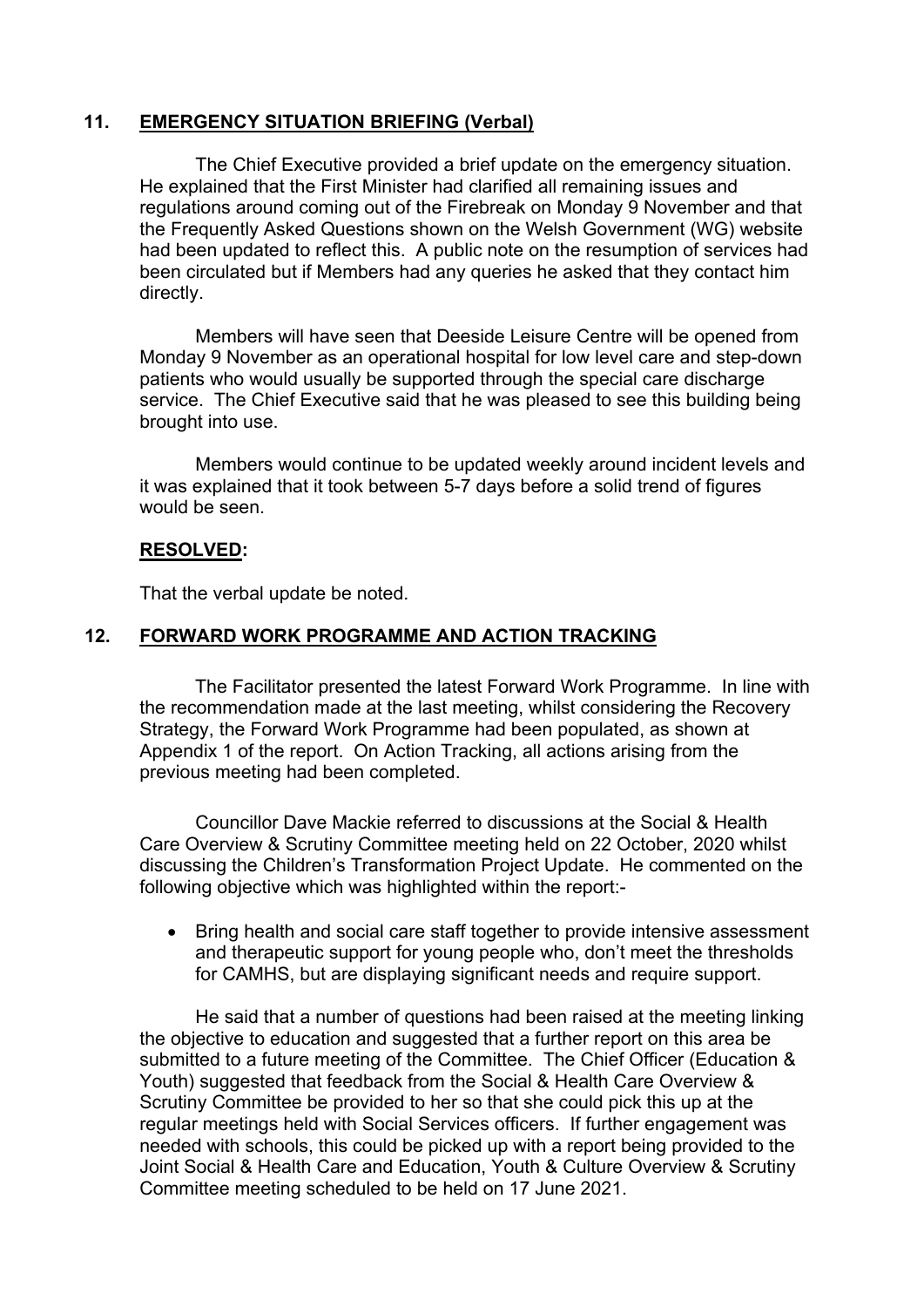The recommendations outlined within the report were moved by Councillor Martin White and seconded by Councillor Joe Johnson.

## **RESOLVED:**

- (a) That the Forward Work Programme be noted;
- (b) That the Facilitator, in consultation with the Chair of the Committee, be authorised to vary the Forward Work Programme between meetings, as the need arises; and
- (c) That the progress made in completing the outstanding actions be noted.

## **13. BUDGET 2021/22 – STAGE 1**

The Chief Executive and Corporate Finance Manager introduced the first budget stage report which detailed the forecast and the cost pressures which would make-up the total budget requirement.

A report to Cabinet in October had provided an update on the financial forecast for 2021/22 and the following two financial years. A full review of the forecast had been undertaken to build an accurate and robust baseline of cost pressure which needed to be funded. The review had taken into account the ongoing impacts of the emergency situation including the speed of recovery of income against set targets.

This report set out the limited solutions available to fund the cost pressures with the funding strategy highly dependent on sufficient national funding for local government. The details of the cost pressures for Education and Youth were included in the report.

The Chief Executive and Corporate Finance Manager gave a detailed presentation which covered the following areas:-

- Financial Forecast for 2021/22;
- The Future What we advised back in February;
- Summary Totals of Cost Pressures;
- Three Part Solutions and Risk-Taking;
- National Position and Funding;
- Potential Funding Scenarios;
- Budget Timetable;
- Support and Challenge Today

Additional details around specific Education and Youth cost pressures were provided by the Chief Officer (Education & Youth) and Strategic Finance Manager (Schools Accounting and Finance) as part of the presentation.

Councillor Dave Mackie spoke in support of the cost pressures shown for Free School Meals and the introduction of a Primary Advisor. He commented on the cost pressures shown for Plas Derwen PRU and asked if these should be capital funding as opposed to revenue as this related to a new build. The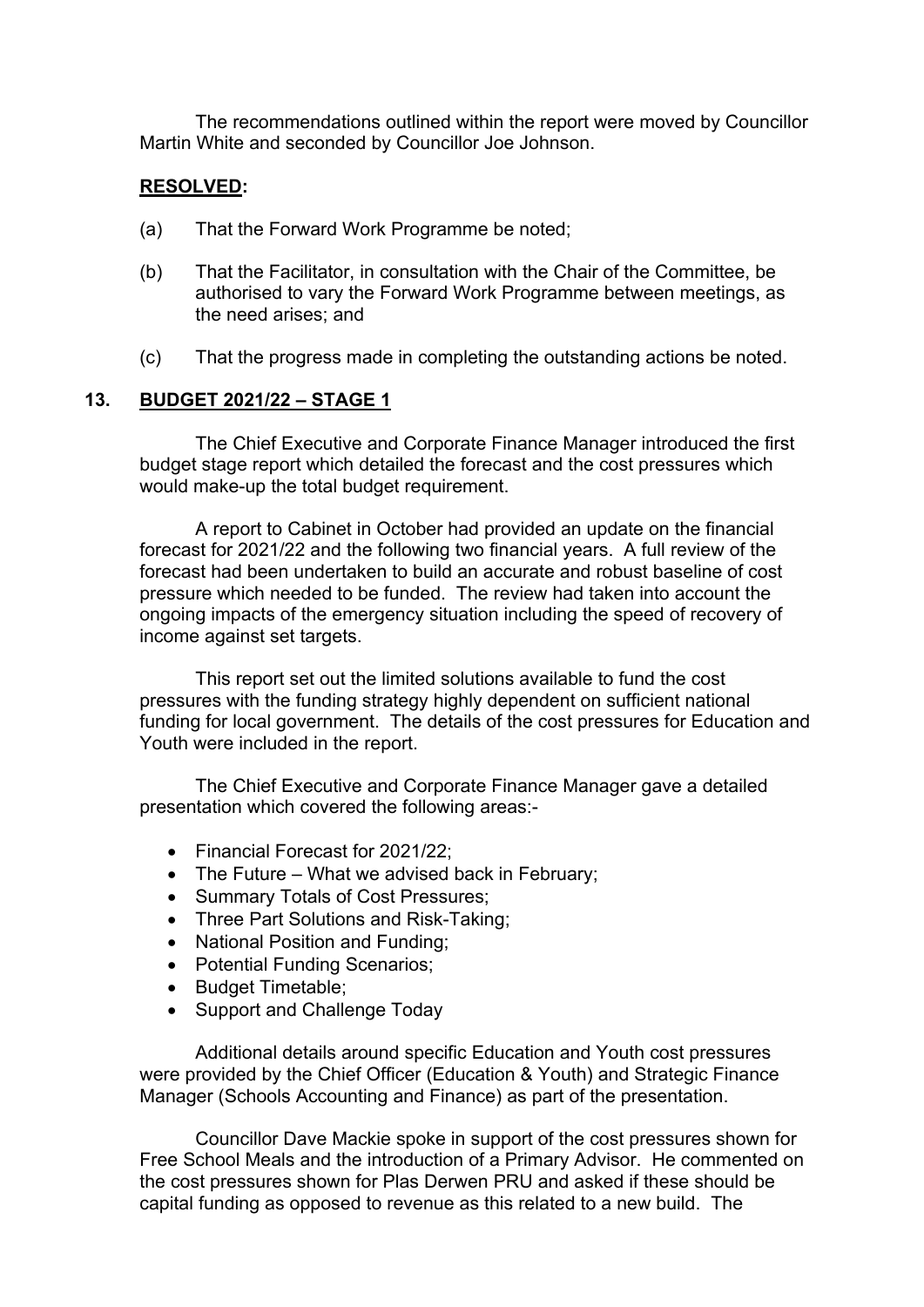Strategic Finance Manager (Schools Accounting and Finance) explained that the cost pressure shown for increased capacity related to additional staffing costs and the revenue costs related to National Non-Domestic Rates (NNDR) charges which were significantly higher for a new build and also additional ground maintenance costs.

The Committee were asked to consider the recommendations detailed within the report and outlined within the presentation, which were all supported.

#### **RESOLVED:**

(a) That the Committee support the overall budget strategy;

(b) That the Committee re-affirm the Council's position on local taxation policy;

- (c) That the Committee support the Council's expectations of Governments, as outlined within the presentation provided; and
- (d) That no further cost efficiency areas be proposed by the Committee to be explored further.

## **14. SCHOOL RESERVE BALANCES YEAR ENDING 31 MARCH 2020 AND PROTOCOL FOR SCHOOLS IN FINANCIAL DIFFICULTY**

The Chief Officer (Education & Youth) introduced the school reserve balances for the year ending March 2020 and the protocol for schools in financial difficulty. There continued to be pressure on school budgets demonstrated by the reducing school reserves. The analysis of reserve balances for each school in Flintshire at the end of March 2020 was shown at Appendix 1 of the report.

Secondary school budgets continued to be under significant pressure with a number of factors contributing to the current financial position as detailed in section 1.02 of the report. In previous years, primary balances had held up well despite the continuing pressure of austerity measures and this had offset the worsening position of secondary schools. Primary pupil numbers were forecast to reduce and this would create challenges for Primary Headteachers in managing their budgets in future years.

In response to the worsening financial position of some secondary schools, the Education & Youth Portfolio developed a Protocol for Schools in Financial Difficulty which was finalised and issued to schools in October 2019 and provided a framework for schools to apply to the Authority for a licenced deficit. The Protocol also provided a framework for the Council to give an appropriate level of challenge and support to help schools in financial difficulty set a balanced budget. Flintshire Internal Audit Service conducted an advisory review of the Protocol in March, 2020 and there would be a full internal audit conducted of the Licenced deficit process in 2020/21. The recommendations of the advisory review were detailed in section 1.06 of the report and work was ongoing to address the recommendations, as shown in Appendix 2 of the report.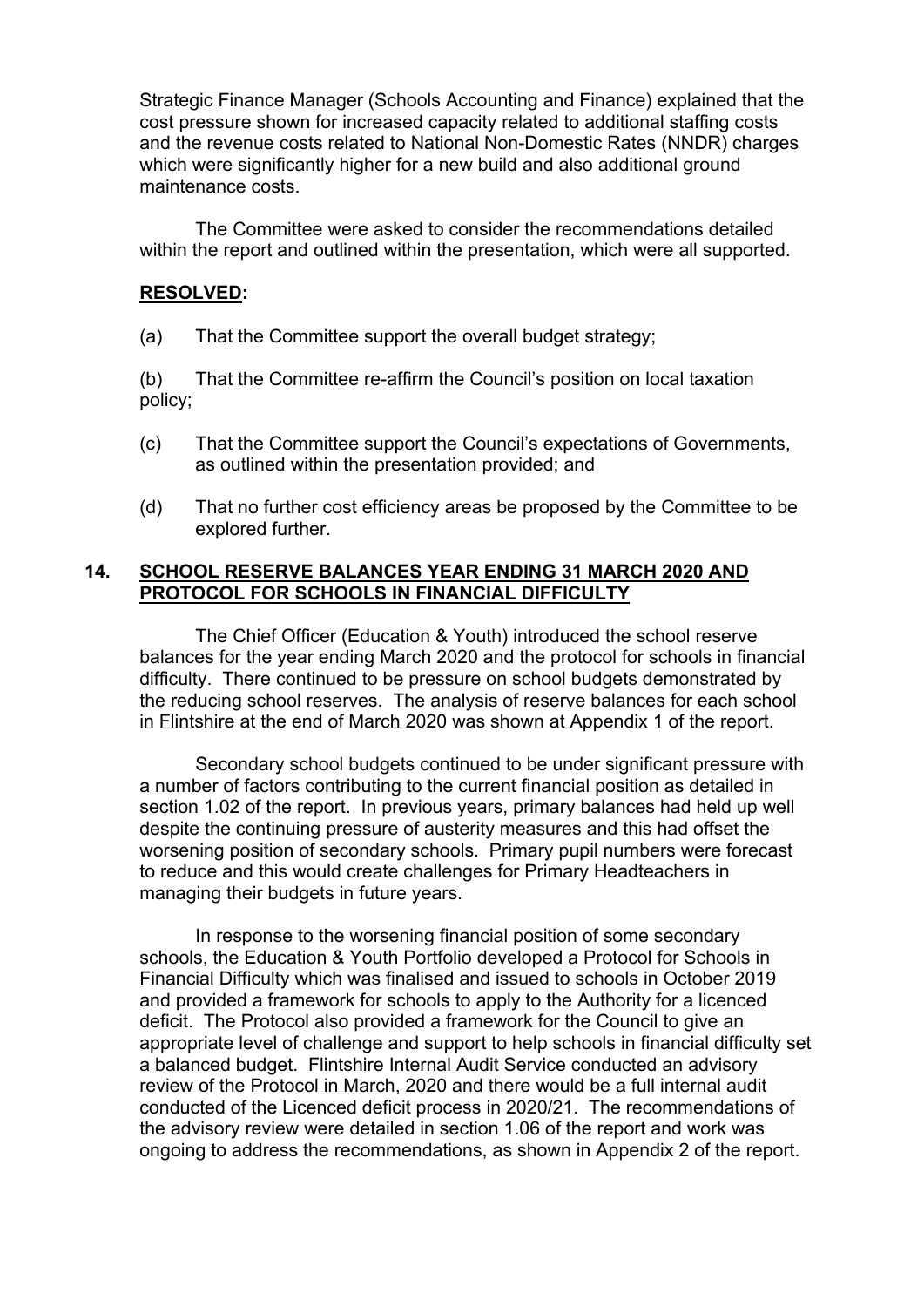Councillor Dave Mackie commented on the size of schools being a large factor towards them being in deficit and referred to the smaller schools who seemed to be facing the largest issues on school balances. He said that some schools had managed their budgets successfully and suggested that schools who were facing challenges liaise with each other in order to find solutions. His main concern was around small schools and the opportunity for the Council to take action to assist in reducing their deficits as part of the budget setting process and looking at wider solutions to assist in the future.

Councillor Ian Roberts, Leader of the Council and Cabinet Member for Education, thanked Councillor Mackie for his comments and commented on the challenges for smaller schools who still had to provide the curriculum and pastoral support. He assured the Committee that all options were being considered to support schools in deficit with proposals coming forward soon to address some of the issues which included structural issues which needed to be addressed. He also assured the Committee that along with the Chief Executive and the Chief Officer there had been robust challenge of those schools in deficit to better understand the challenges.

In response to concerns around licensed deficits, the Chief Officer that all schools had a responsibility to provide learners with access to a broad and balanced curriculum. There were significant levels of fixed costs which all schools had to meet and the Council were being ambitious in its school modernisation programme in order to provide better environments for learners. The Strategic Finance Manager - Schools Accounting and Finance assured the Committee that officers were working closely with secondary schools in high deficits and that poor budget management was not a factor. She outlined that there was insufficient resources and that schools with increasing pupil numbers were on track to see their deficits reducing. Work had also been undertaken to identify primary schools where their future budgets could be of concern in order to provide the necessary support and identify where changes were needed.

Councillor Tudor Jones thanked the officers for their responses and asked when future interventions were planned and whether this would be for all school or individual schools. The Chief Executive advised that there was no point in looking for solutions that did not exist. He said that secondary schools were a priority and that there had to be an increase in annual revenue budgets in secondary schools before they would be able to deal with historic deficits. He commented on the overall funding per pupil in Wales and said that the schools across Flintshire did not spend enough per pupil in Wales but this was because the Council was underfunded. It was not about just meeting additional costs around pay but ensuring a sustainable approach to school budgets going forward which formed current debates with WG. He advised the Committee that it may consider an additional recommendation to those listed in the report, that should there be sufficient funding in the Council's national settlement that the Council aims to prioritise an injection of funding into school budgets over and above inflation as a priority.

Councillor Mackie said that from the information contained within the report, he had calculated that the average amount spent per secondary school pupil was £4,527 and that the Prime Minister had stated that the average spent per secondary pupil in England last year had been £5,000. He said that this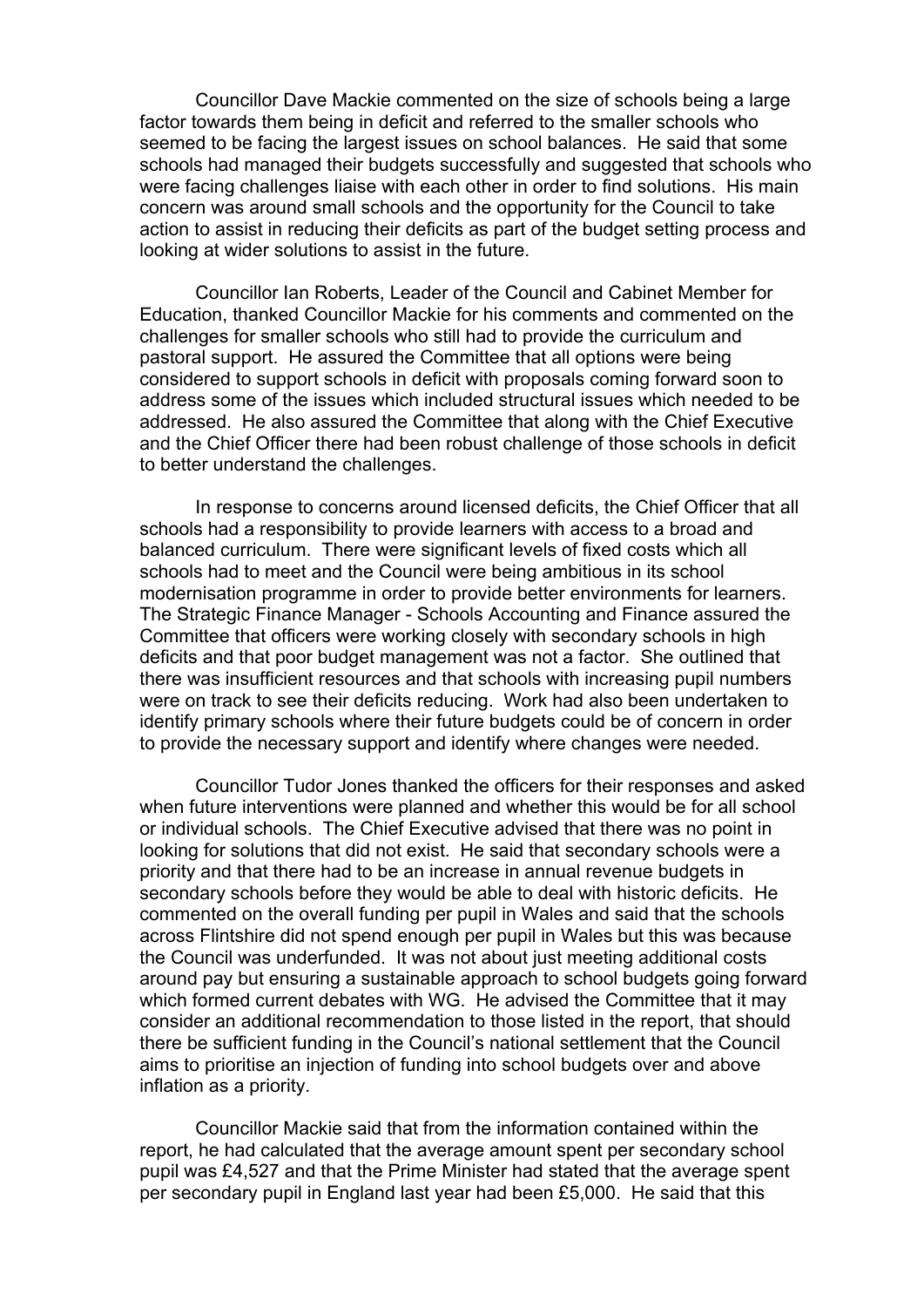supported the comments made by the Chief Executive around being an underfunded Council.

In response to a question around the impact of the emergency situation on school budgets, the Chief Officer explained that the impact of the emergency situation was not shown within the current report as it related to the last financial year of 2019-20. The WG had set up a hardship fund which provided financial assistance to schools if they could demonstrate that additional expenditure met the criteria set by WG. The Finance Manager advised of the process for schools claiming financial assistance through the hardship fund and said that the criteria had been unclear at times. She explained that the financial impact of the emergency situation on schools was being assessed and that it was hoped that the closure of schools over the spring/summer terms would offset some of the additional costs.

Councillor Ian Roberts commented on the budget setting process for the 2019-20 financial year and said that no proposals had been forthcoming to increase local taxation to support secondary schools in dealing with their deficit. He said that he agreed with the Chief Executive that he hoped the solutions would lie in better financial support from WG but said that options to increase local taxation to provide support rested with all Members. He said that good public services cost money and the emergency situation had shown the value of good public services.

In response to a question around the responsibility to maintain kitchen equipment, the Strategic Finance Manager explained that this responsibility sat with NEWydd as part of a service level agreement between them and the schools.

The recommendations within the report, together with the following additional recommendation were moved by Councillor Dave Mackie and seconded by Councillor Bob Connah:-

 Should the Council receive additional funding as part of the Local Government settlement, over and above the minimum requirement, the Committee support in-year revenue being provided to support schools in deficit.

#### **RESOLVED:**

- (a) That the schools reserve balances as at the 31 March, 2020, be noted;
- (b) That the changes to the Protocol for Schools in Financial Difficulty be noted; and
- (c) Should the Council receive additional funding as part of the Local Government settlement, over and above the minimum requirement, the Committee support in-year revenue being provided to support schools in deficit.

## **15. RECOVERY STRATEGY UPDATE**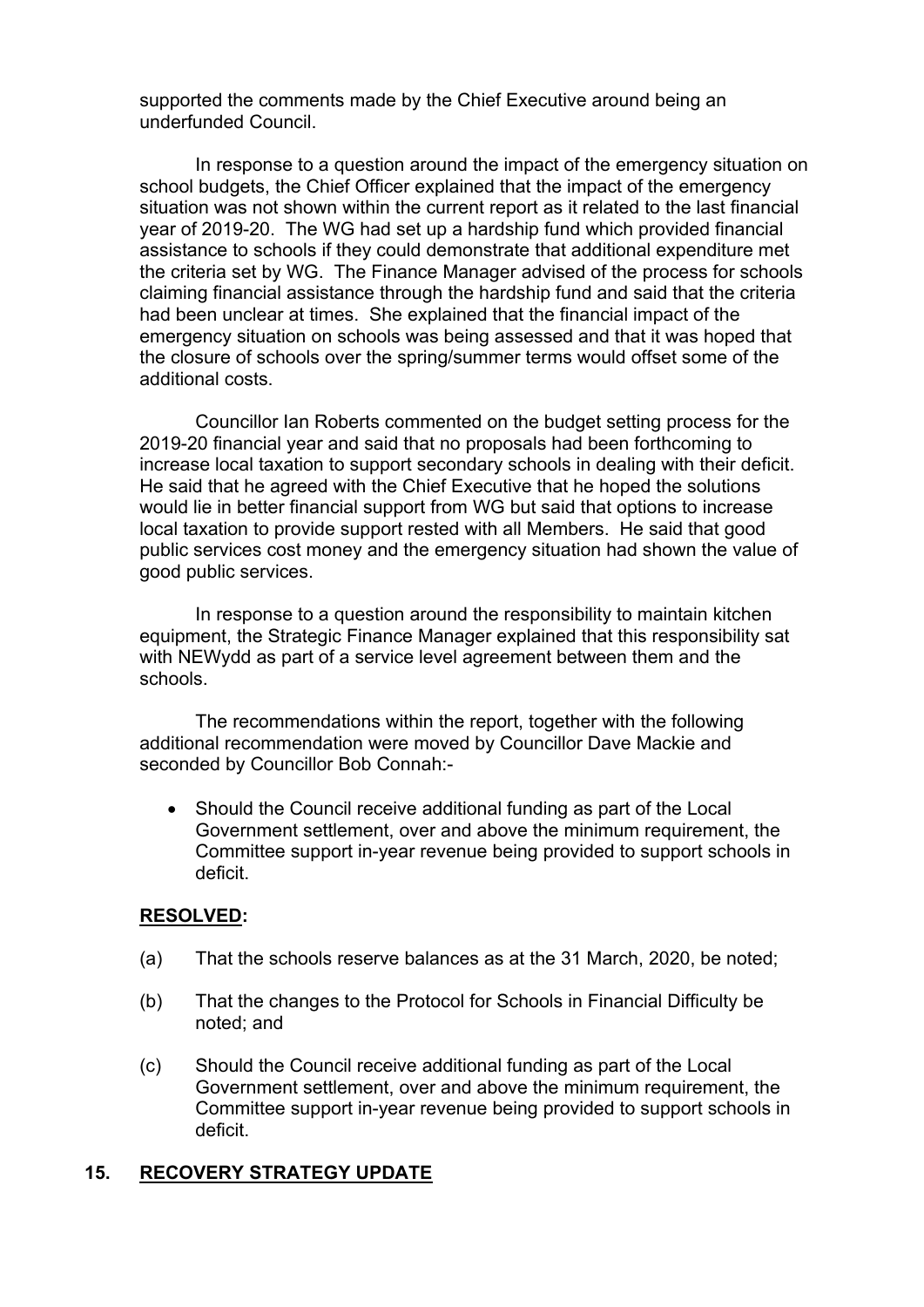The Chief Officer (Education & Youth) introduced the update on the risk register and risk mitigation actions, shown at Appendix 1 and 2 of the report.

The Chief Officer provided an update on the recovery objectives for the service portfolio, as detailed within the report, and drew the Committees attention to risk EY33 – Inability of schools to operate safely and deliver statutory education due to reduction in staffing levels, which was a new risk added since the last meeting. Since mid-September there had been a significant rise in the number of Covid related absence in the school workforce and whilst this was a concern, no school had had to fully close as a result of staffing pressures. In order to support schools to continue to operate safely, there existed a robust support process in place between TTP and Environmental Health to quickly take action when a positive case in a school was identified.

Councillor Ian Roberts, Leader of the Council and Cabinet Member for Education, reported that he had attended a meeting with the Minister for Education earlier in the day, who had highlighted her concern around absence becoming a national issue.

Councillor Dave Mackie asked whether risk EY23 – poor outcome of Ministry of Justice Inspection due to non-compliance with National Youth Justice Standards and ineffective governance from Youth Justice Board should be closed. The Chief Officer and Senior Manager – Integrated Youth Provision both explained the need to keep the risk open at this time and the expected inspection in early 2021.

The Chairman asked whether two additional risks should be added to the risk register around blended learning and on-line bullying. He felt that it would be useful for the Committee to understand the impact blended learning was having on pupils and how well it had been working and the potential risks for students not engaging in the new arrangements. He also commented on the commitment from the Committee and all Members to take a stand against on-line bullying and asked whether the new working arrangements provided greater opportunity for on-line bullying.

The Chief Officer explained that these were school risks and not core portfolio risks and advised that a report on blended learning had been included on the Committee's forward work programme for a detailed report to be submitted to the next scheduled meeting in December. The Senior Manager – Business Change & Support provided an assurance that whilst blended learning had been a challenge, teachers and pupils had responded positively to meeting those challenges. Blended learning had provided opportunities for new ways of working which would add to the learners experience whilst moving towards the introduction of the new curriculum.

The Chief Officer also referred to the annual report on social media and internet use which would be presented to the Committee next year. She acknowledged the concern and said that it would be far more challenging for schools to manage on-line bullying and suggested that the question be raised at the next Head teacher's federation meetings in order to receive feedback on whether this was a concern.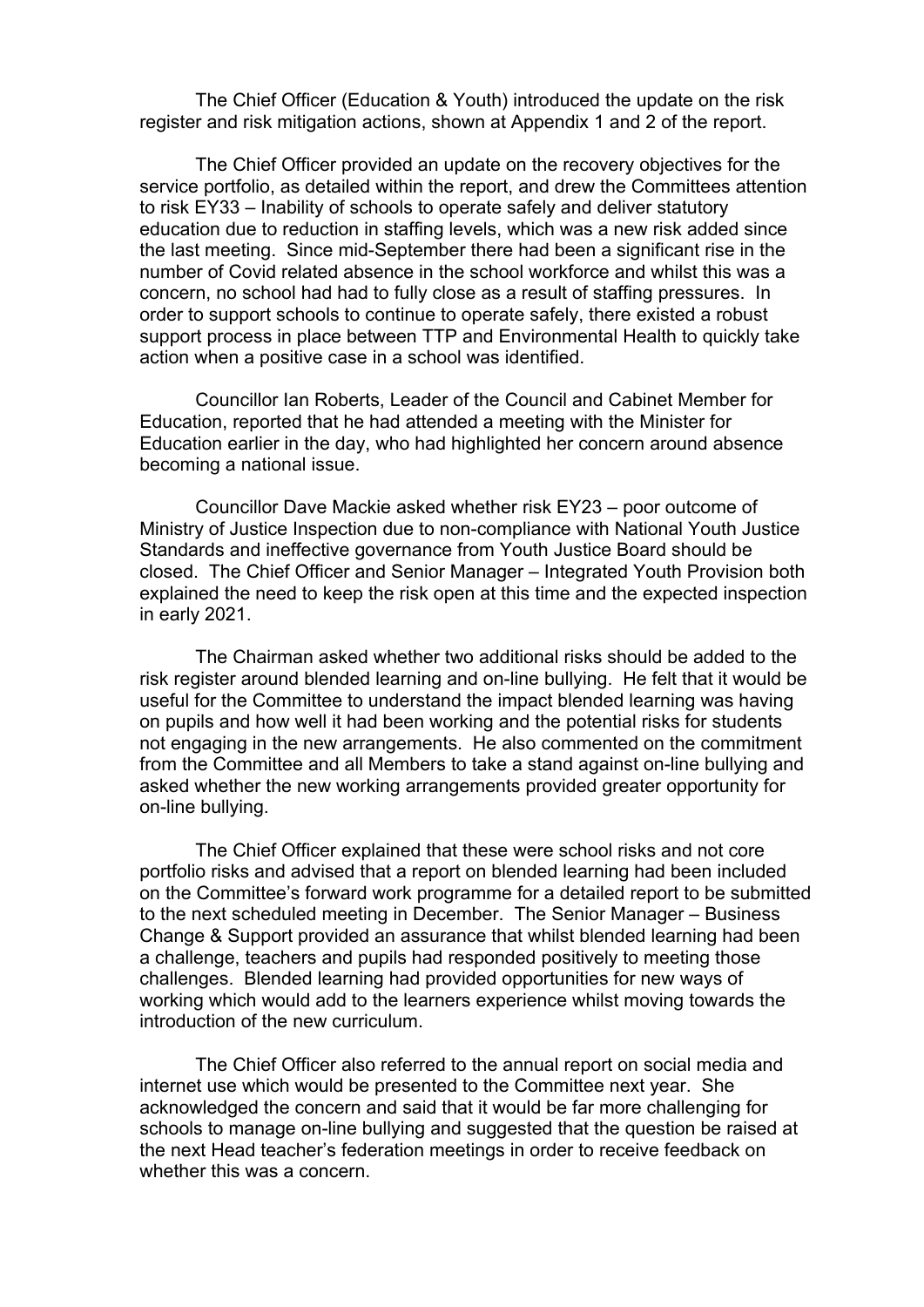Mrs. Rebecca Stark asked how long it took to get an SEN statutory assessment and whether referrals for statutory assessments were increasing or reducing under the revised criteria for support/intervention. The Chief Officer advised that the Senior Manager - Inclusion and Progression could provide a response to the Committee following the meeting.

The recommendation detailed within the report was moved by Councillor Paul Cunningham and seconded by Councillor Joe Johnson.

#### **RESOLVED:**

That the updated Risk Register and Risk Mitigation Actions, as outlined within the report, be noted.

## **16. YOUTH SERVICES**

The Senior Manager – Integrated Youth Provision introduced a report which outlined the work of the Flintshire Integrated Youth Provision (FIYP) services for young people and the proposed blended service in response to the emergency situation. The proposals delivered potential annual savings of £98.6k representing a 49% saving on premises and 20% on staffing.

The FIYP services had adapted during the emergency situation, while ensuring a mix of regular open-access youth clubs and targets provision, as detailed within the report. The FIYP service development would embed lessons from the pandemic response to realise the vision of the Youth Strategy for Wales 2019. FIYP would sustain and develop digital and remote engagement with young people and staff, safely reopen a more sustainable youth club provision and increase partnering and the third sector and schools to extend reach and impact. Key elements included:-

- Developing digital and remote engagement;
- FIYP reopening a more sustainable youth provision; and
- FIYP increase partnership with the third sector and schools.

The Chairman thanked the Senior Manager for her report and the work being undertaken in service transformation to meet the challenges of the emergency situation.

Councillor Dave Mackie spoke in support of the report and the work being undertake to use the emergency situation to the advantage of young people. He commented on the immersion community and school youth workers and asked for further information on this role. He also questioned the potential savings for premises management, shown in the resource implication section of the report, which he had calculated differently and also asked if feedback was available from the consultation process started in October.

The Senior Manager explained the role of the immersion community and school youth workers, who were degree qualified youth workers who sat within the Youth Service but provided support within schools as needed. The potential savings detailed within the report related to the highest possible figures as it included costs for cleaning, health and safety, refurbishment, caretaker and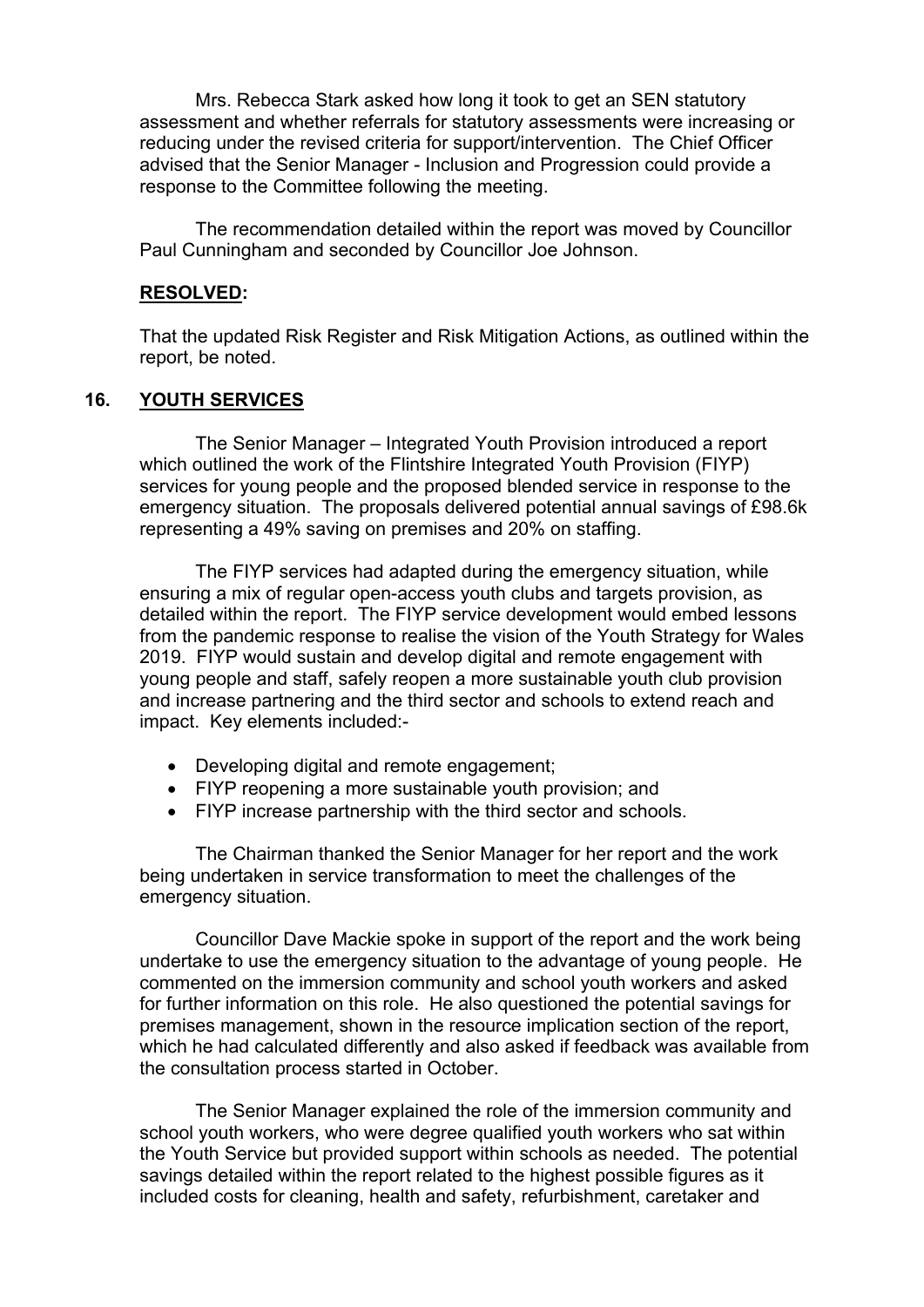vandalism. The consultation which started in October was a consultation of young people to seek their views on how they would like to be consulted on the FIYP proposed blended service as presented to the Committee. They had asked to be fully consulted, and one of the benefits emerging from the emergency situation had been the opportunity to meet on-line which had resulted in young people being much more engaging.

The Chief Executive advised that the report had the support of himself and fellow officers and said that the service was visionary integrating and valuable at responding to the needs of young people. He thanked Members for their supportive comments and said that this service could become a role model for others going forward.

Councillor Joe Johnson asked whether the creation of a youth radio station could be considered as a way of communicating and sharing information with each other. The Senior Manager advised that young people were currently developing podcasts which had been welcomed by young people across the County, especially those in rural areas.

The recommendation within the report was moved by Mr. David Hytch and seconded by Councillor Janet Axworthy.

### **RESOLVED:**

That the Flintshire Integrated Youth Provision (FIYP) consultation on developing the FIYP Plan 2021-2024, as outlined within the report, be approved.

### **17. LOCAL GOVERNMENT (ACCESS TO INFORMATION) ACT 1985 – TO CONSIDER THE EXCLUSION OF THE PRESS AND PUBLIC**

#### **RESOLVED:**

That the press and public be excluded for the remainder of the meeting for the following items by virtue of exempt information under paragraph(s) 15 of Part 4 of Schedule 12A of the Local Government Act 1972 (as amended).

#### **18. THEATR CLWYD TRANSFER PROPOSAL REPORT**

The Chief Executive introduced the latest position and proposed terms and timescale of the transfer to an independent charitable trust for both theatre operations and music services as detailed within the report.

The Executive Director, Theatr Clwyd outlined his support for the transfer and detailed the work currently being undertaken to meet the challenges in response to the emergency situation.

In response to a question around costs to schools for the music service, the Executive Director explained that work had been undertaken to ensure that the new model of working would reduce the cost of the music service to schools over the long term. The Chief Officer (Education & Youth) advised that the new proposals were fully supported by schools.